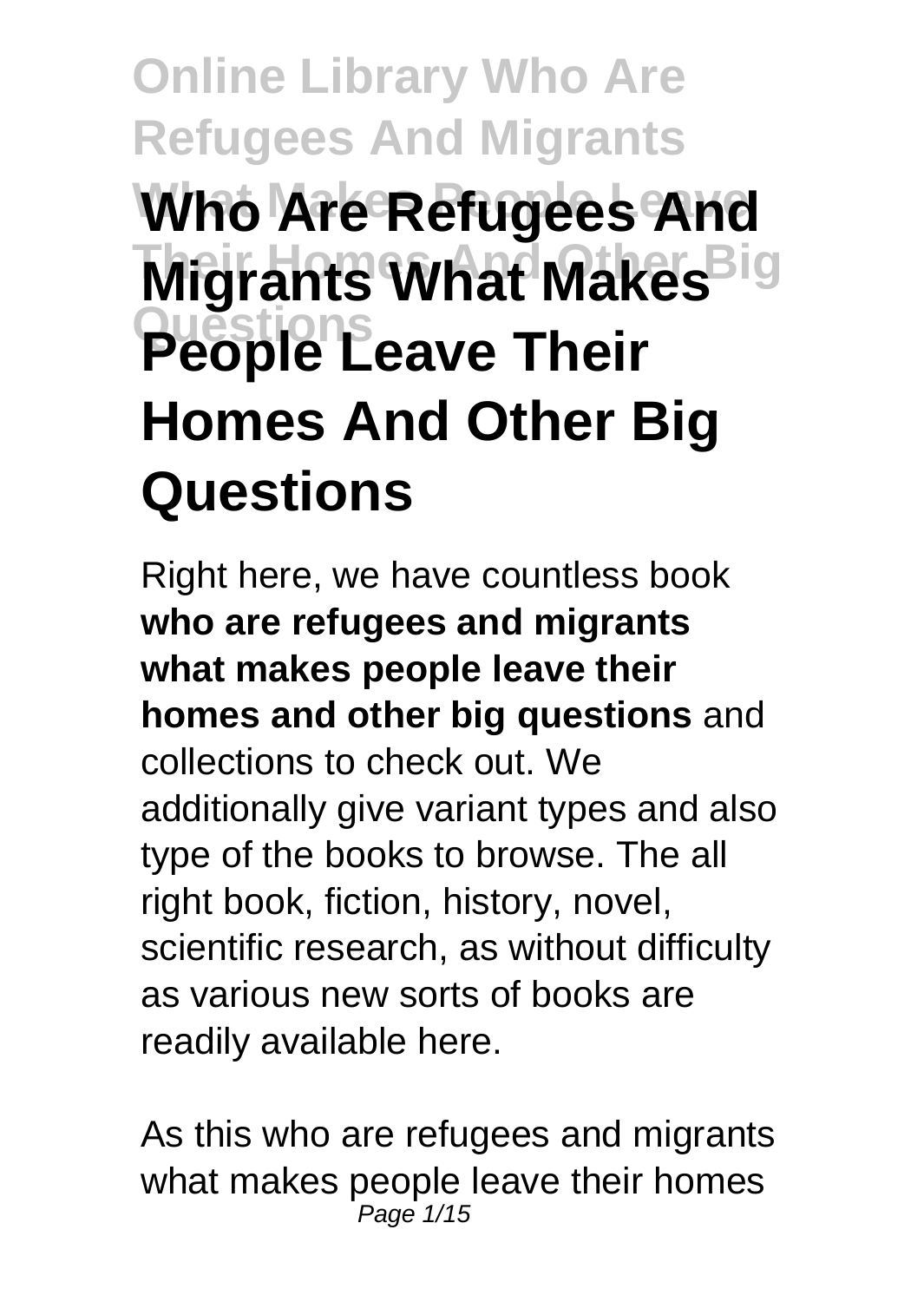and other big questions, it ends ave occurring prute one or the favored **Biggs**<br>books who are refugees and migrants **Questions** what makes people leave their homes occurring brute one of the favored and other big questions collections that we have. This is why you remain in the best website to look the amazing books to have.

REFUGEES AND MIGRANTS | BY CERI ROBERTS | READ ALOUD My name is not Refugee | Children's Books Read Aloud Refugees and Migrants Solving the Refugee and Migration Crisis? Here is how... - Paul Collier **The Great European Refugees and Migrants Debate** What is the difference between a refugee and a migrant? - Behind the News What is the difference between a migrant and a refugee? Carly, A Refugee's Story Migrant crisis: The Page 2/15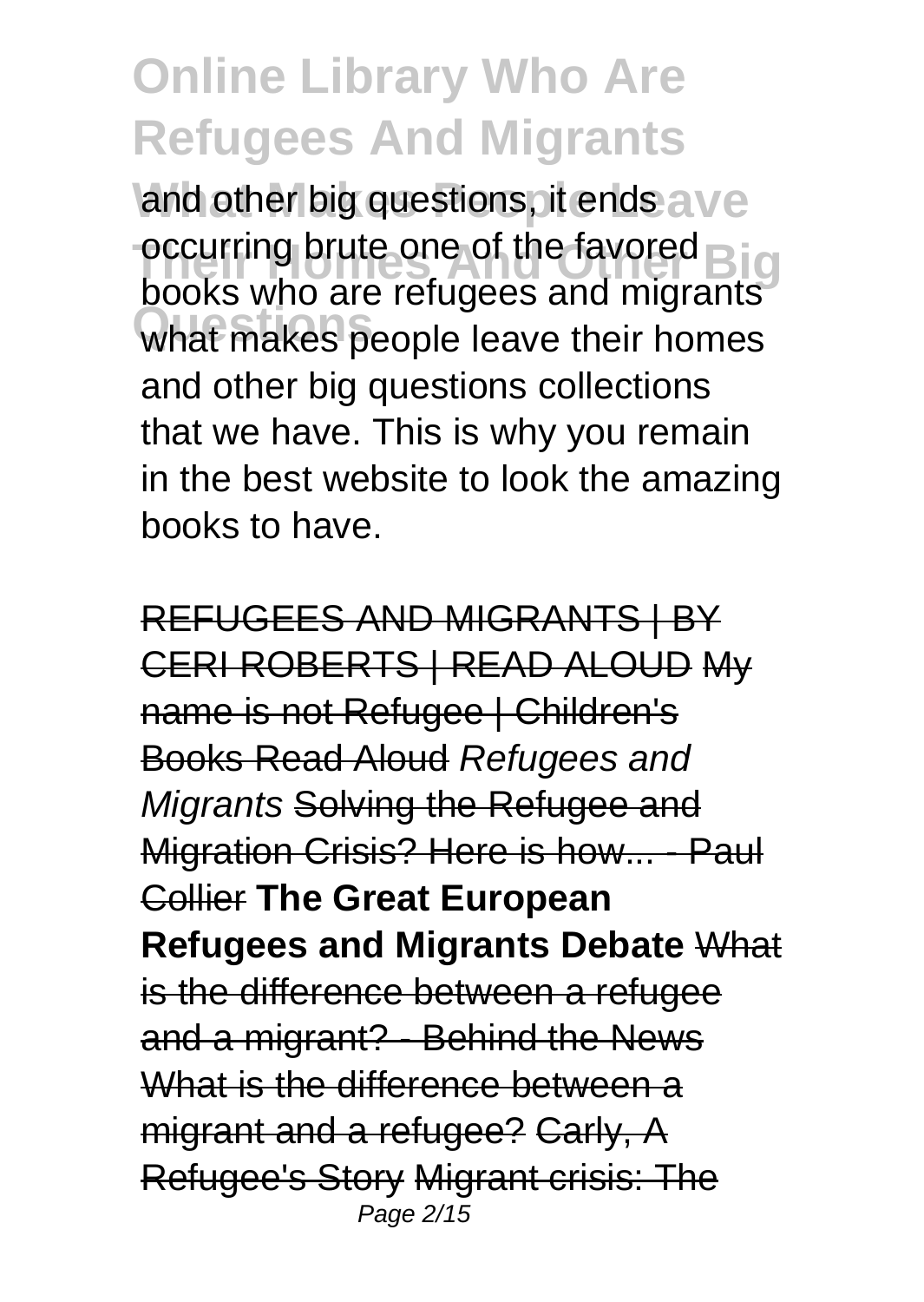monetary costs of taking in refugees **They Explains: Refugee vs. migrant In g What's the Difference Between a** their words - Refugees and migrants Migrant and a Refugee? Migration Explained | World101 Kids Meet A Refugee | Kids Meet | HiHo Kids Drone video shows migrants' arrival - BBC News

Map Shows How Humans Migrated Across The GlobeThe Truth About American Towns That Welcome Refugees How does immigration impact the economy? | CNBC Explains Europe's Refugee Crisis Explained IMMIGRATION ACT CHANGED INTO LAW AFTER QUEENS APPROVAL **Five Tips to understanding the Asylum Interview** Noam Chomsky - Migrant Crisis **Canadian Citizenship : 5 Facts That You Should Know!** Migration and Health Webinar Two Page 3/15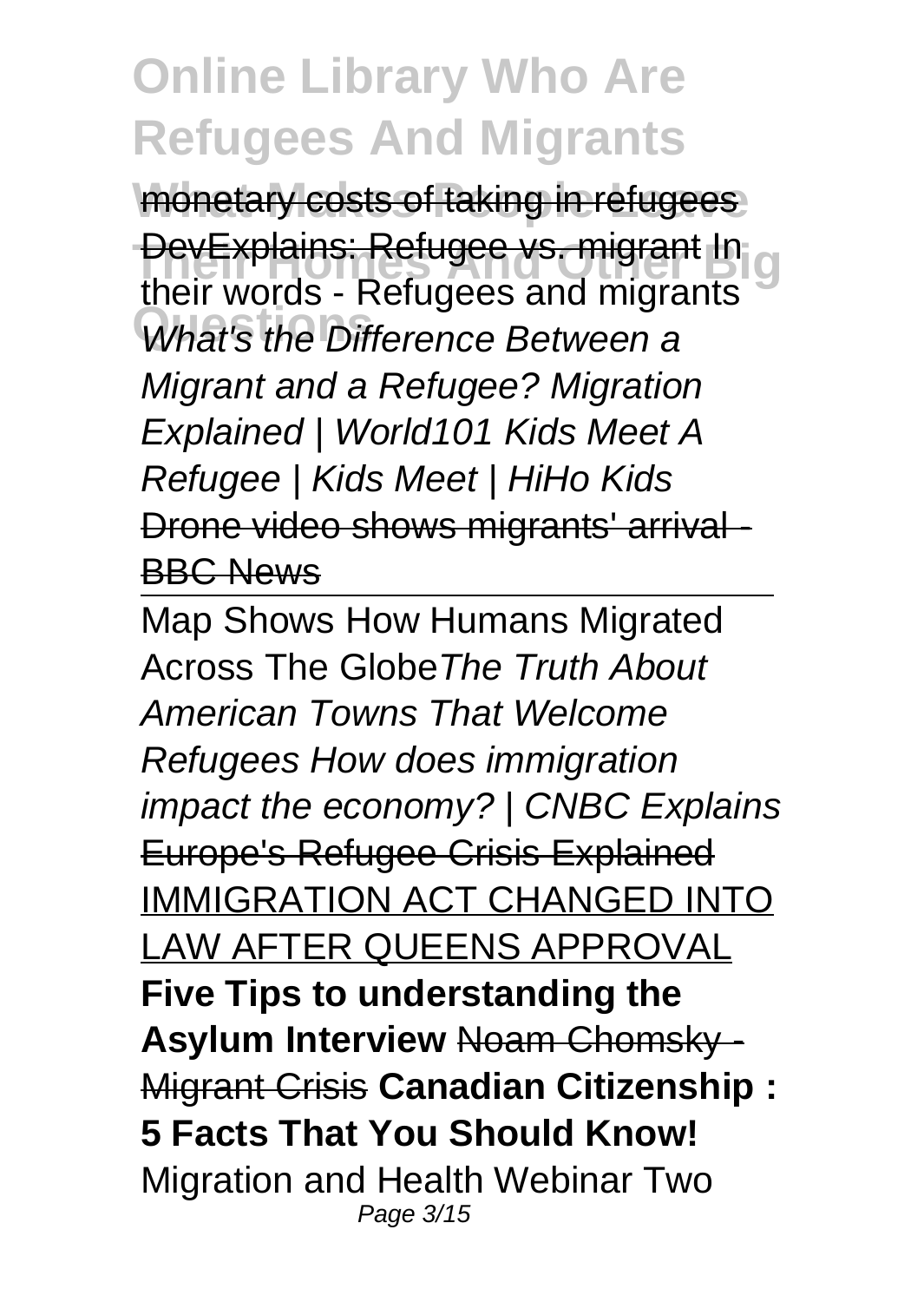**Mental health of refugees and eave** migrants myths and realities What is g **Questions** refugees and asylum seekers? | ABC Australia's policy on immigration, News

Refugees, Migrants, Asylum-Seekers: Who Are They? A world on the move: Refugees and Migrants Migrants and Refugees: Last Week Tonight with John Oliver (HBO) Is the distinction between migrant and refugee meaningful?

What is the difference between a refugee and an economic migrant? **TALK AFRICA: Africa's refugee \u0026 migrant crisis** Who Are Refugees And Migrants Buy Who are Refugees and Migrants? What Makes People Leave their Homes? And Other Big Questions UK ed. by Rosen, Michael, Young, Annemarie (ISBN: 9780750299855) Page 4/15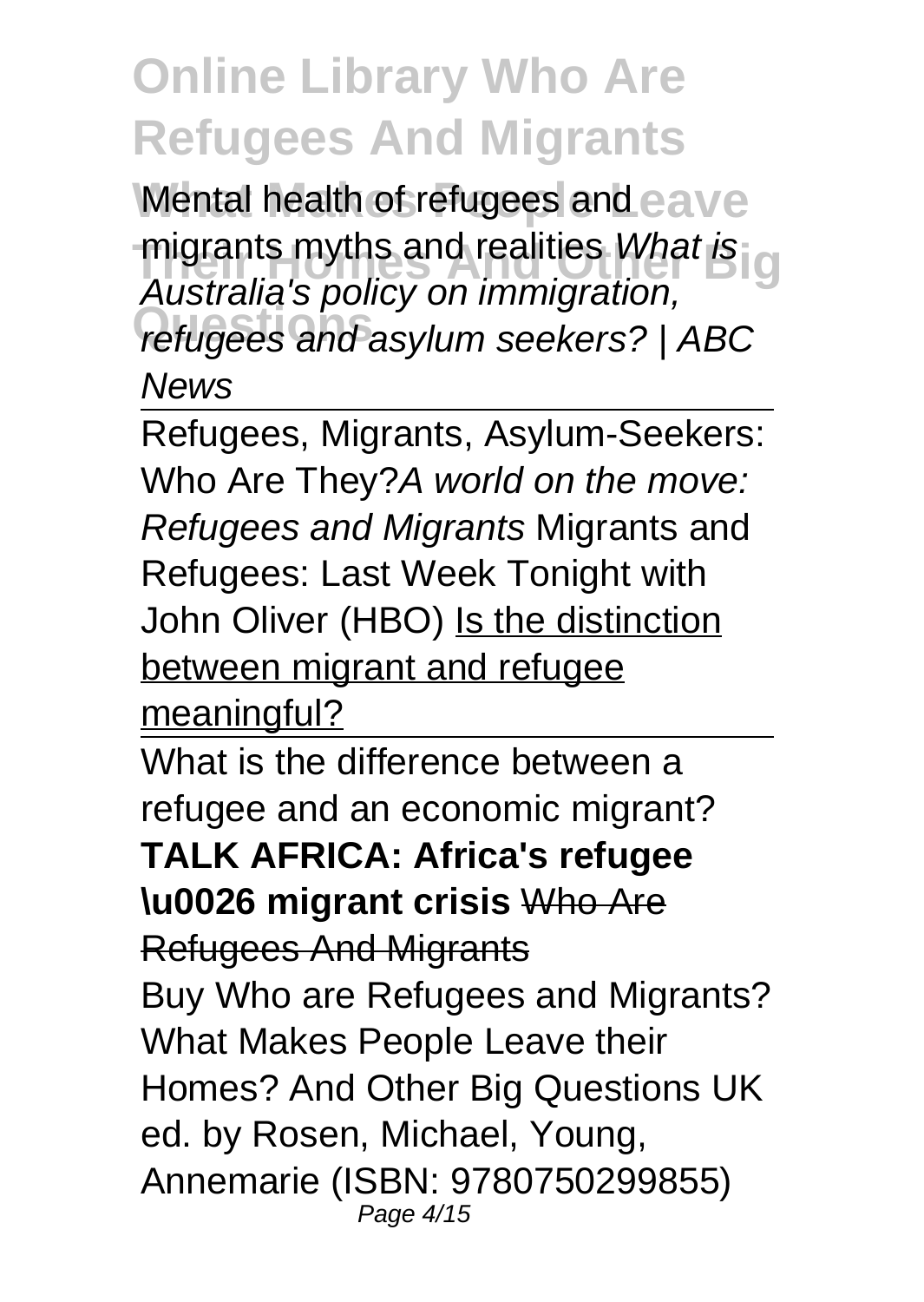from Amazon's Book Store. Everyday **Their prices and free delivery on eligible Questions** orders.

Who are Refugees and Migrants? What Makes People Leave ... While there is no formal legal definition most experts agree that an international migrant is someone who changes their country of usual residence, irrespective of the reason for migration or legal...

#### Refugees and Migrants

Refugees and migrants are distinct groups governed by separate legal frameworks. Refugees and migrants are entitled to the same universal human rights and fundamental freedoms as all people, which must always be respected, protected and fulfilled. However, only refugees are Page 5/15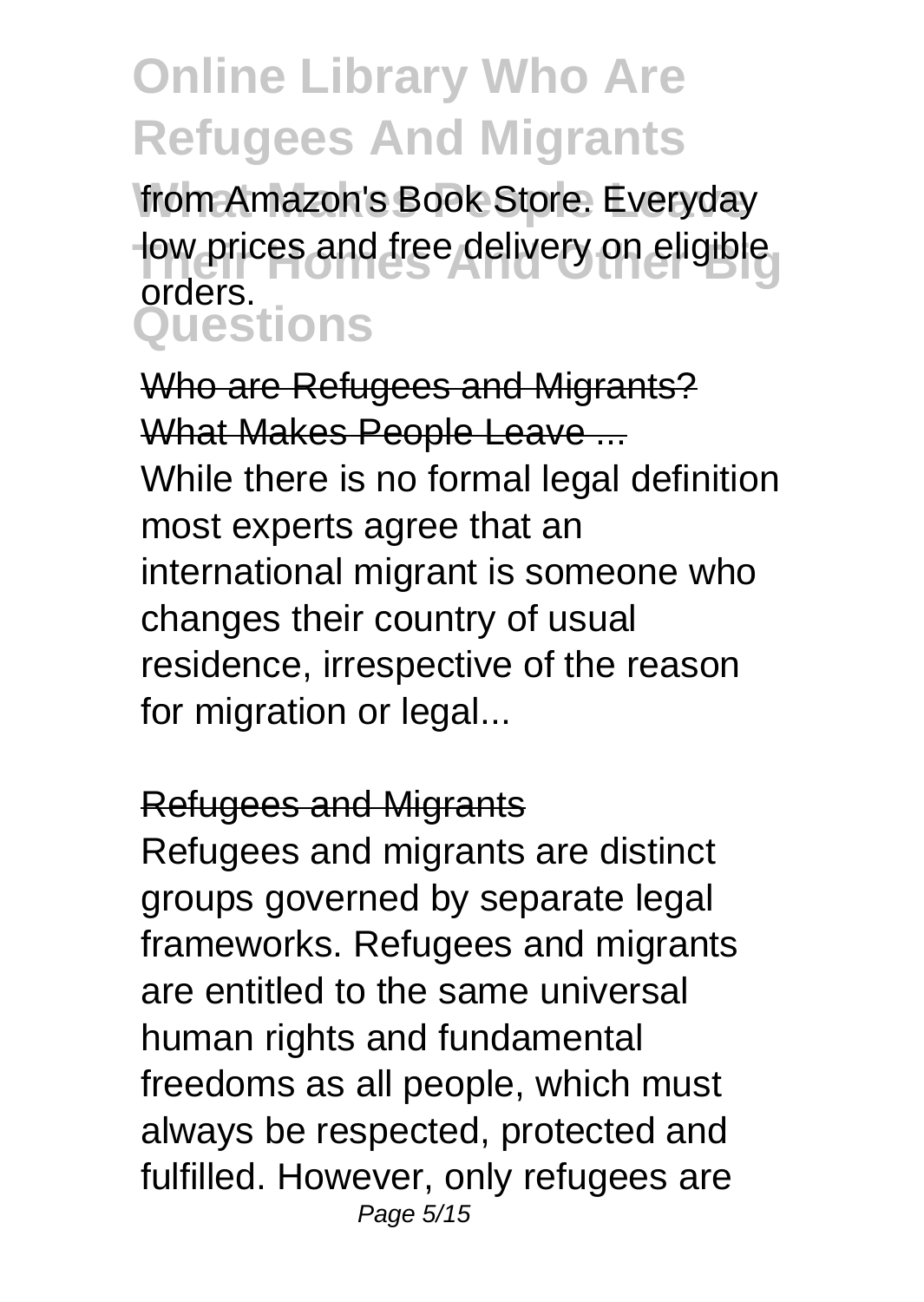entitled to specific international ave protections as defined by international<br>*Therman buy* **Questions** refugee law.

WHO/Europe | Refugees and migrants A new agreement between WHO and the UN Refugee Agency will strengthen and advance public health services for the millions of forcibly displaced people around the world.. It adds to the agreement signed in 2019 with The International Organization for Migration and is the latest in a series of efforts to prevent public health emergencies and address health needs in refugee and migrant populations.

How WHO is supporting refugees and migrants during the ... There are an estimated 1 billion migrants in the world today of whom Page 6/15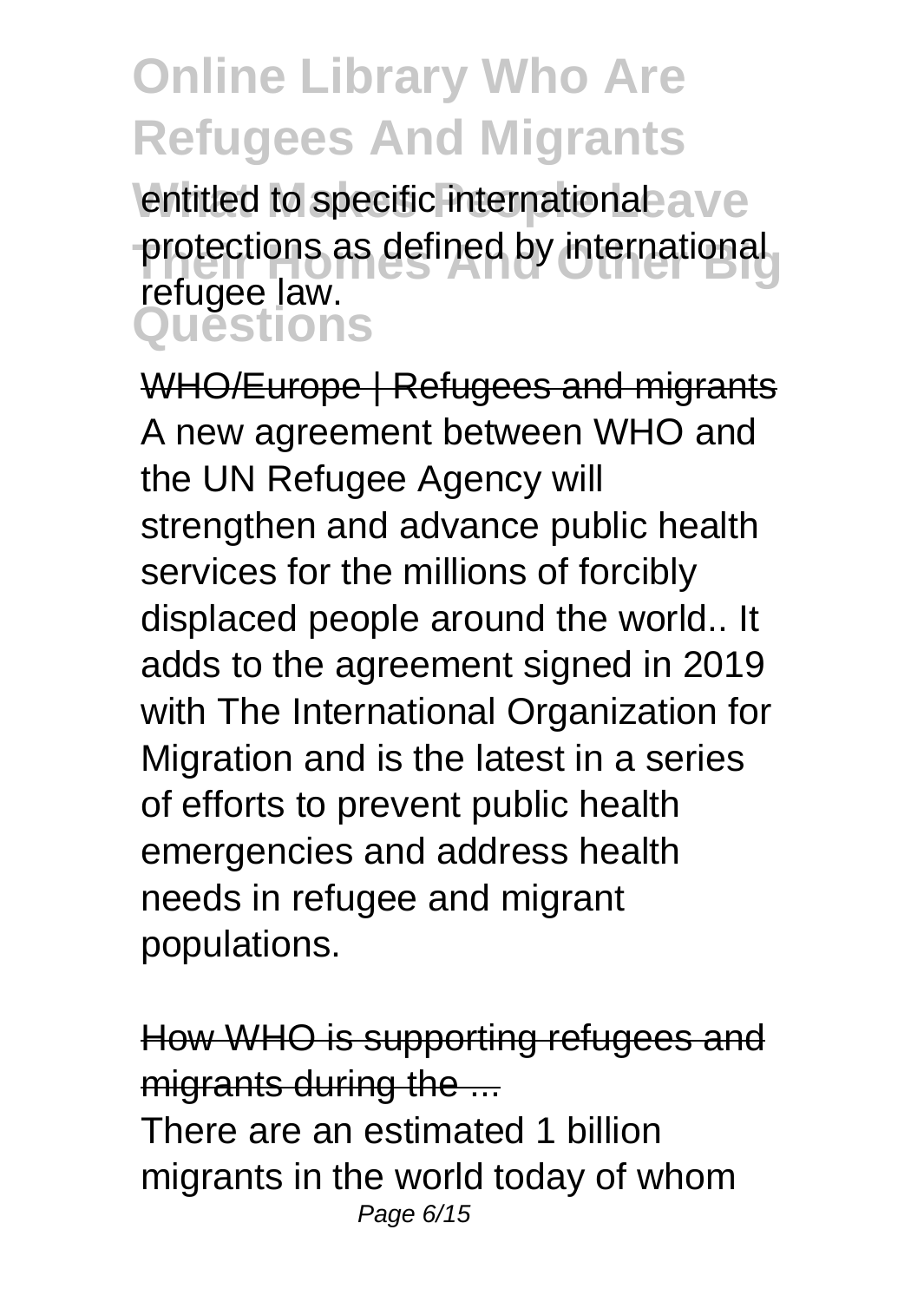258 million are international migrants and 763 million internal migrants – one million of the world's internal and in seven of the world's population. 68 international migrants are forcibly displaced today.

WHO | Refugee and migrant health The Observer Refugees. Migrant children's welfare is being sidelined in UK's 'brutal push to deport' ... People thought to be migrants are brought into Dover by Border Force officers.

Migrant children's welfare is being  $s$ idelined in  $UK's$ 

Overview . At its 140th session in January 2017 the Executive Board in decision EB140(9) on promoting the health of refugees and migrants requested the Director-General, inter Page 7/15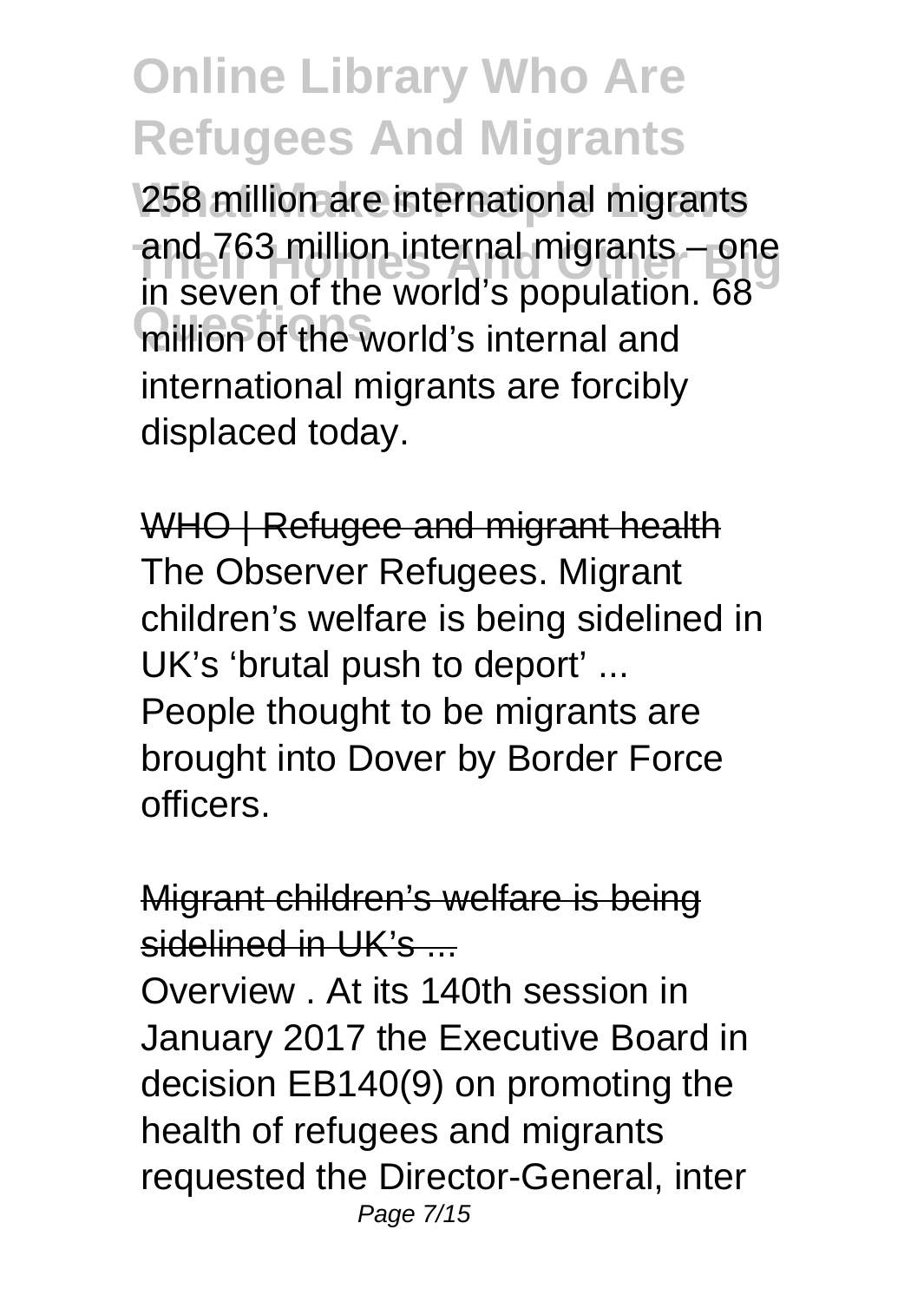alia, to prepare, in full consultation and **Their Formula** Cooperation with Member States and, **Questions** integration organizations, and in where applicable, regional economic cooperation with the International Organization for Migration and the ...

Promoting the health of refugees and migrants: draft ...

Every child should have the chance to be safe, happy and achieve their dreams, regardless of their or their parents' immigration status. Our services across the UK give young refugees and migrants opportunities to recover, meet people and start enjoying life in a new country.

#### Young Refugees & Migrants | The Children's Society

How many refugees are there around the world? At least 79.5 million people Page 8/15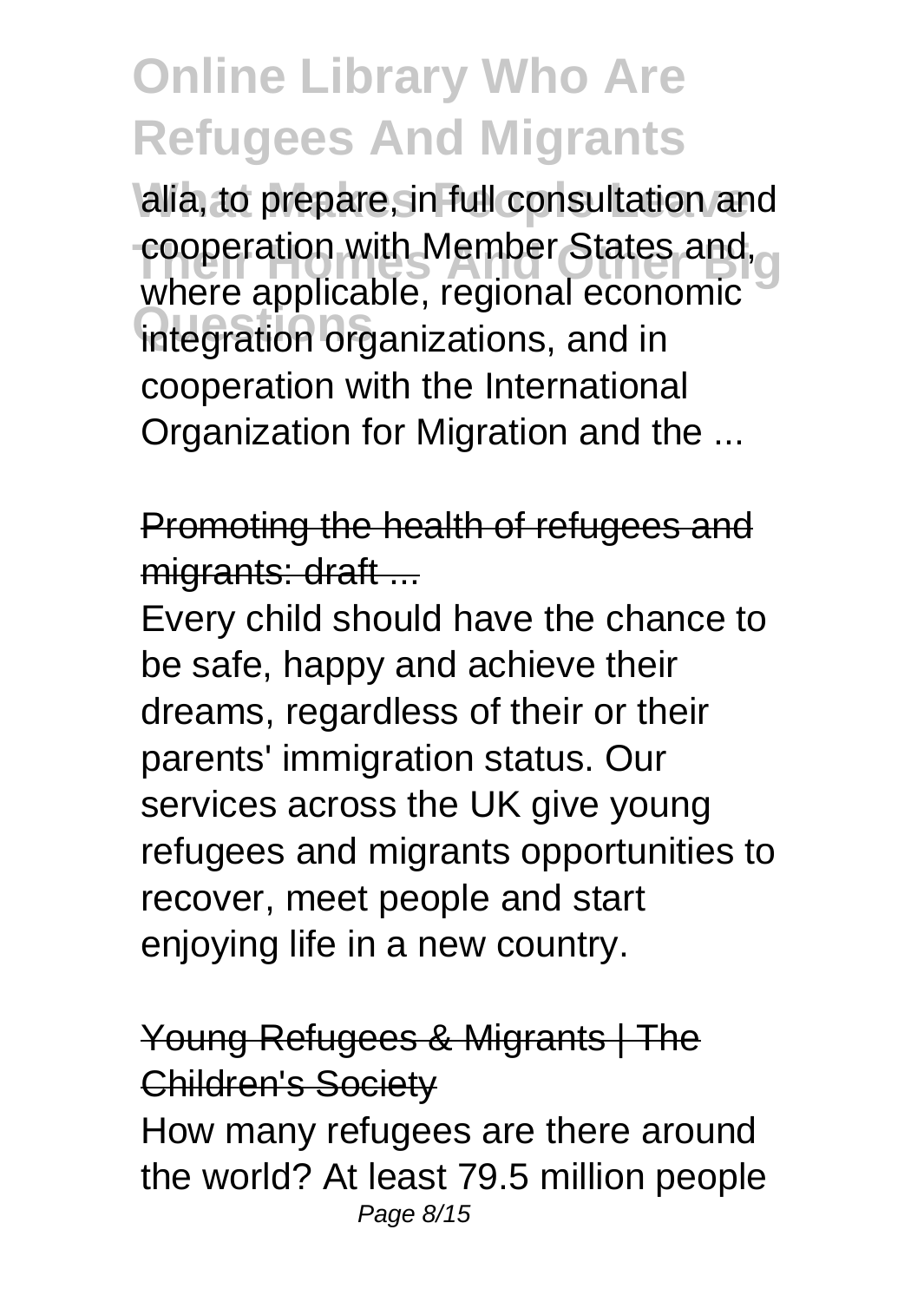around the world have been forced to **The their homes. Among them are Bigged Biggs and Details Questions** of whom are under the age of 18.. nearly 26 million refugees, around half There are also millions of stateless people, who have been denied a nationality and lack access to basic rights such as education, health care, employment and freedom of movement.

#### Figures at a Glance - UNHCR - The UN Refugee Agency

The health problems of refugees and migrants are similar to those of the rest of the population, although some groups may have a higher prevalence. The most frequent health problems of newly arrived refugees and migrants include accidental injuries,

hypothermia, burns, gastrointestinal illnesses ...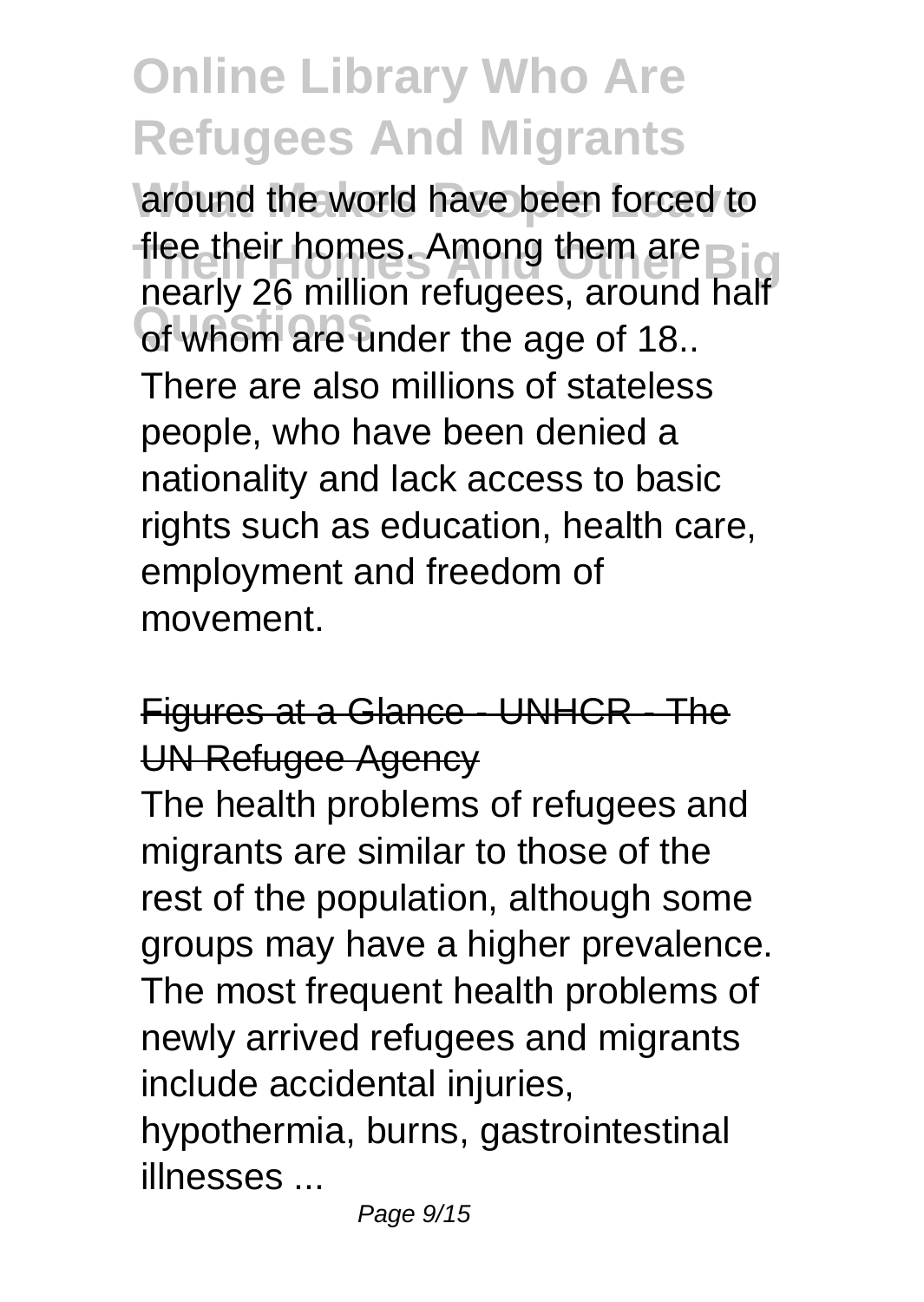### **Online Library Who Are Refugees And Migrants What Makes People Leave** WHO/Europe | Migration and health: g key issues

**Questions** The study aims to better understand how refugees and migrants experience the psychosocial impact of COVID-19 and how they deal with any challenges that have arisen. In collaboration with key UN partners, the insights from this survey will be used to inform policy and decision-makers on how they can better support refugees and migrants during and after this pandemic.

Survey: Assessing the impact of COVID-19 on refugees and ... The terms "refugee", "asylumseeker" and "migrant" are used to describe people who are on the move, who have left their countries and have crossed borders. The terms "migrant" and "refugee" are often used Page 10/15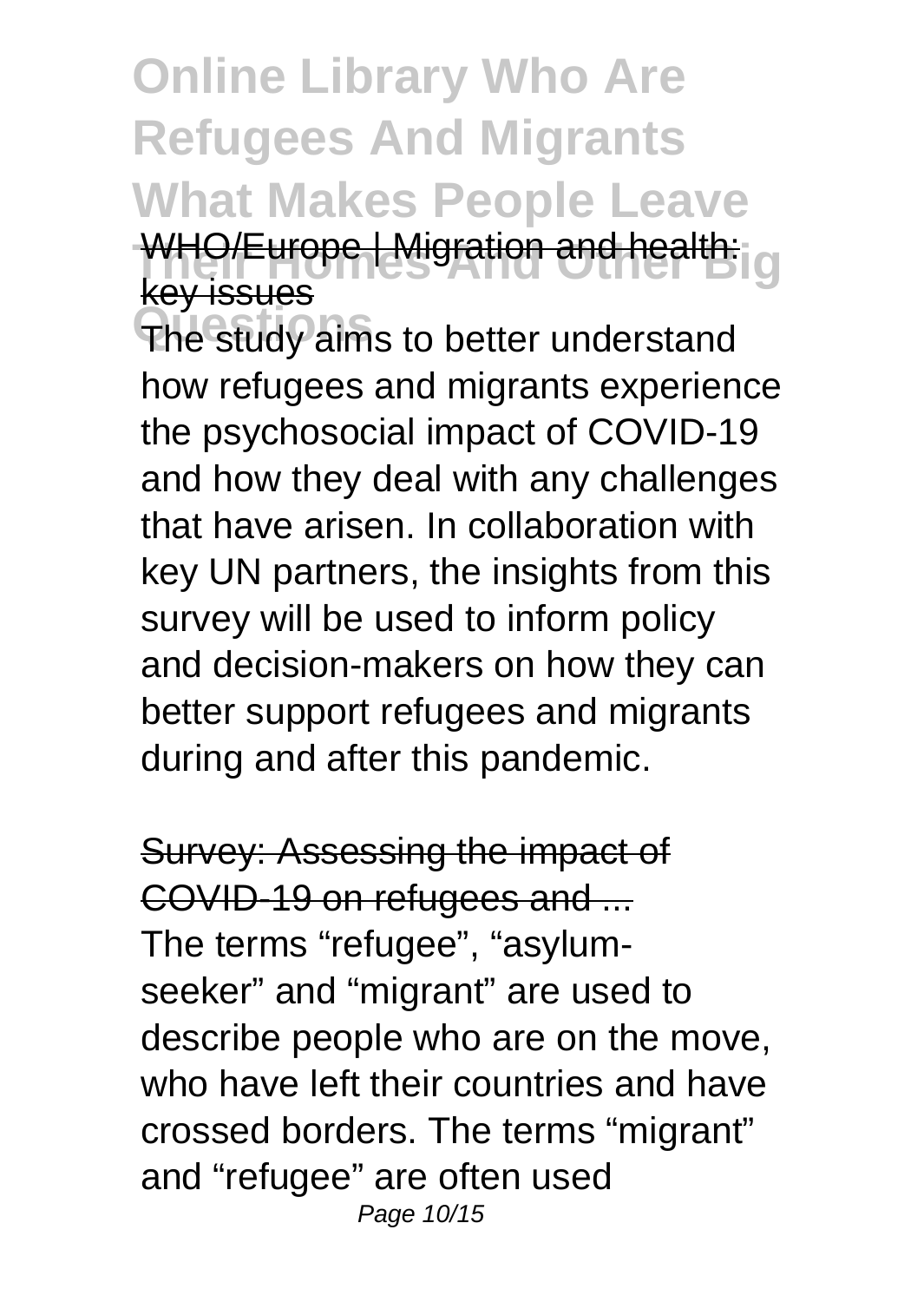interchangeably but it is important to distinguish between them as there is a **Questions** legal difference.

Refugees, Asylum-seekers and Migrants | Amnesty International Refugees are forced to leave their country because they are at risk of, or have experienced persecution. The concerns of refugees are human rights and safety, not economic advantage. They leave behind their homes, most or all of their belongings, family members and friends. Some are forced to flee with no warning and many have experienced significant trauma or been tortured or otherwise illtreated.

What is the difference between a refugee and a migrant ... The submissions included valuable Page 11/15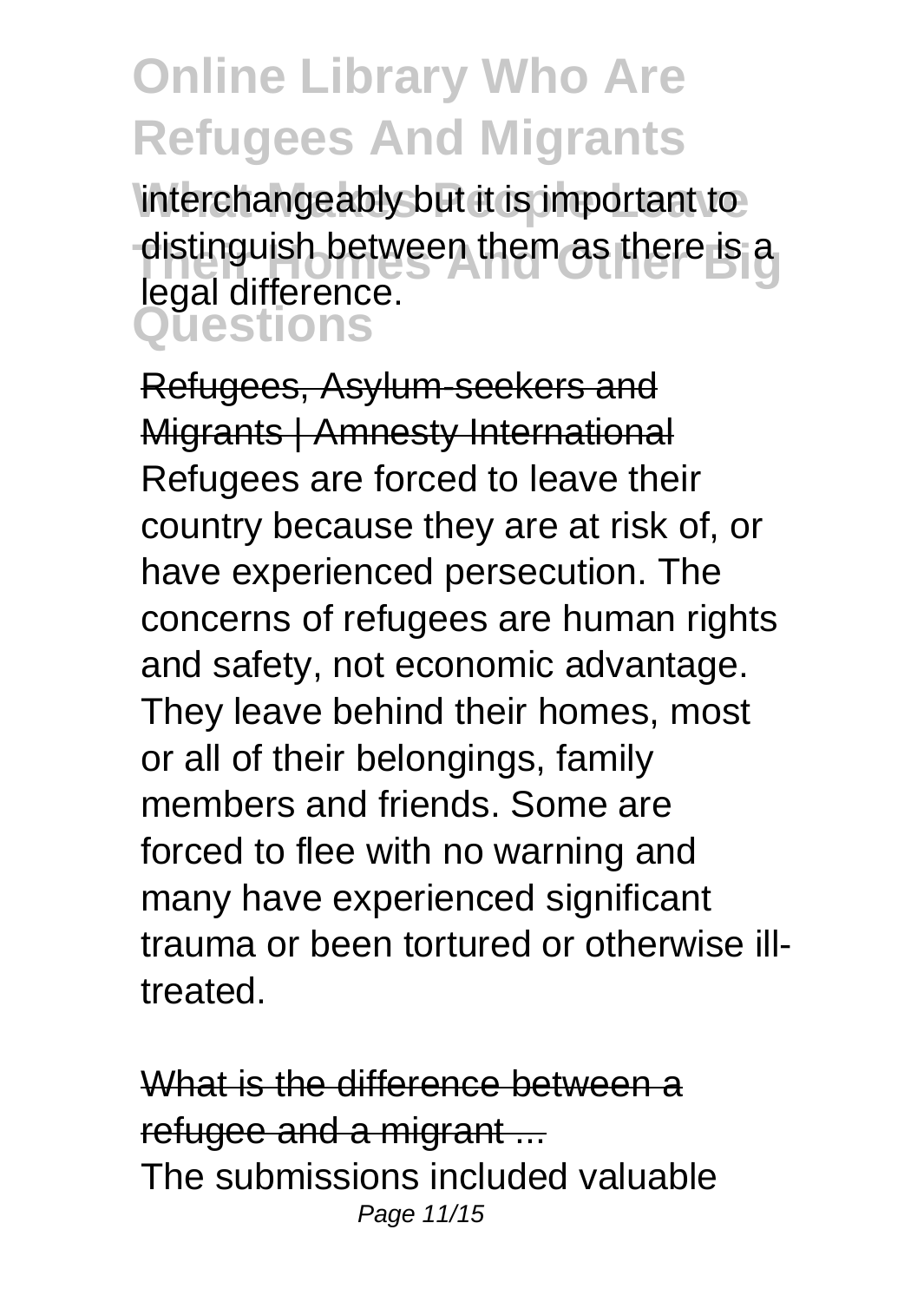information on the current situation of **The Indian Biggs And Migrants, health art Biggs And The Indian Property And Andrew Biggs And Anders Biggs Questions** and forced displacement, past and challenges associated with migration ongoing practices and interventions in promoting the health of refugees and migrants, legal frameworks in place for addressing the health needs of this population, lessons learned and recommendations for the future.

WHO | Reports on situation analysis and practices in ...

Refugees and migrants, particularly those who are displaced and/or living in camps and camp-like settings, are faced with specific challenges and vulnerabilities that must be taken into consideration when planning for readiness and response operations.

Measures against COVID-19 need to Page 12/15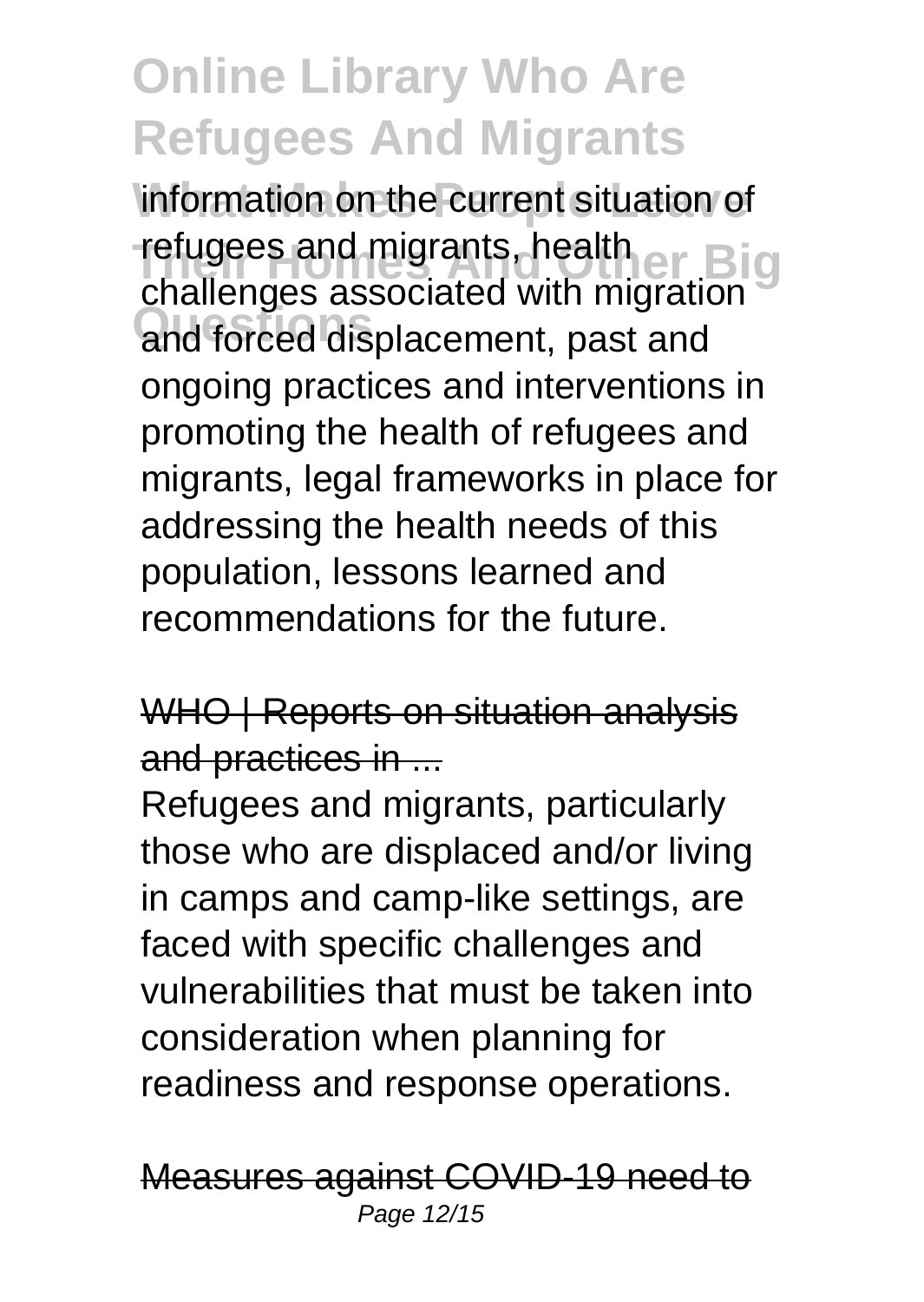**Online Library Who Are Refugees And Migrants** include refugees and ople Leave At Refugee Action, we've spent 35<sub>Big</sub> **Questions** hopeful and productive new lives in the years helping refugees build safe, UK. Join us now to help refugees live again.

#### Home - Refugee Action

Refugees are persons fleeing armed conflict or persecution. There were 21.3 million of them worldwide at the end of 2015.

UNHCR - UNHCR viewpoint: 'Refugee' or 'migrant' – Which is ... Oxfam works with refugees and migrants to help protect people on the move who, when leaving home, are often in the most vulnerable moment of their lives. Their safety and protection, their need for food, shelter and health care are the responsibility Page 13/15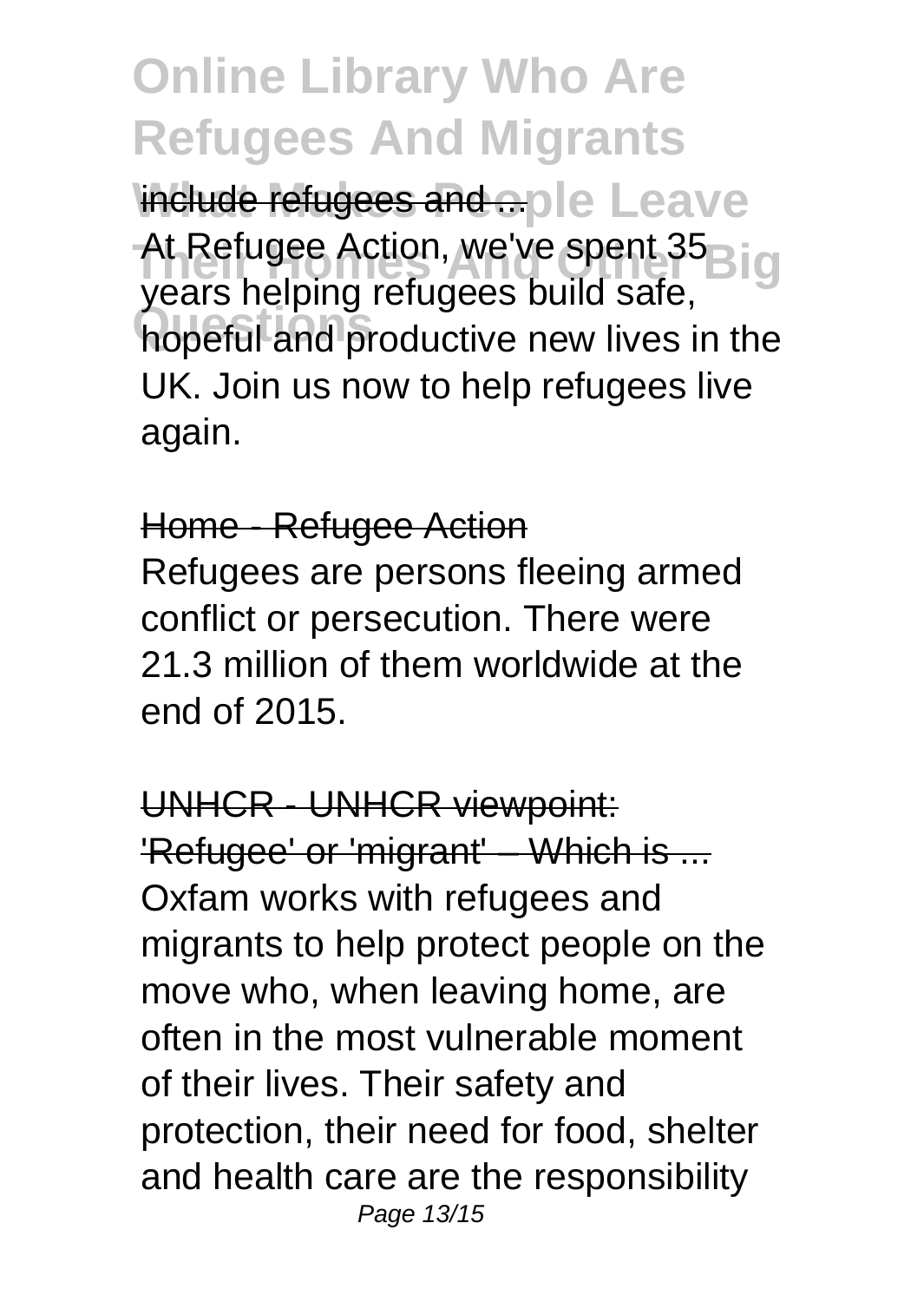### **Online Library Who Are Refugees And Migrants** of our governments.eople Leave **Their Homes And Other Big Questions**

Who Are Refugees and Migrants? What Makes People Leave Their Homes? and Other Big Questions Refugees and Migrants Social Work with Refugees, Asylum Seekers and Migrants Images of Immigrants and Refugees in Western Europe Arts Therapists, Refugees, and Migrants Migrants, Refugees and Asylum Seekers' Integration in European Labour Markets Refugees, Migration and Global Governance Public Health Aspects of Mental Health Among Migrants and Refugees Refugees, Immigrants, and Education in the Global South Migrant, Refugee, Smuggler, Savior 'Boat Refugees' and Migrants at Sea: A Comprehensive Page 14/15